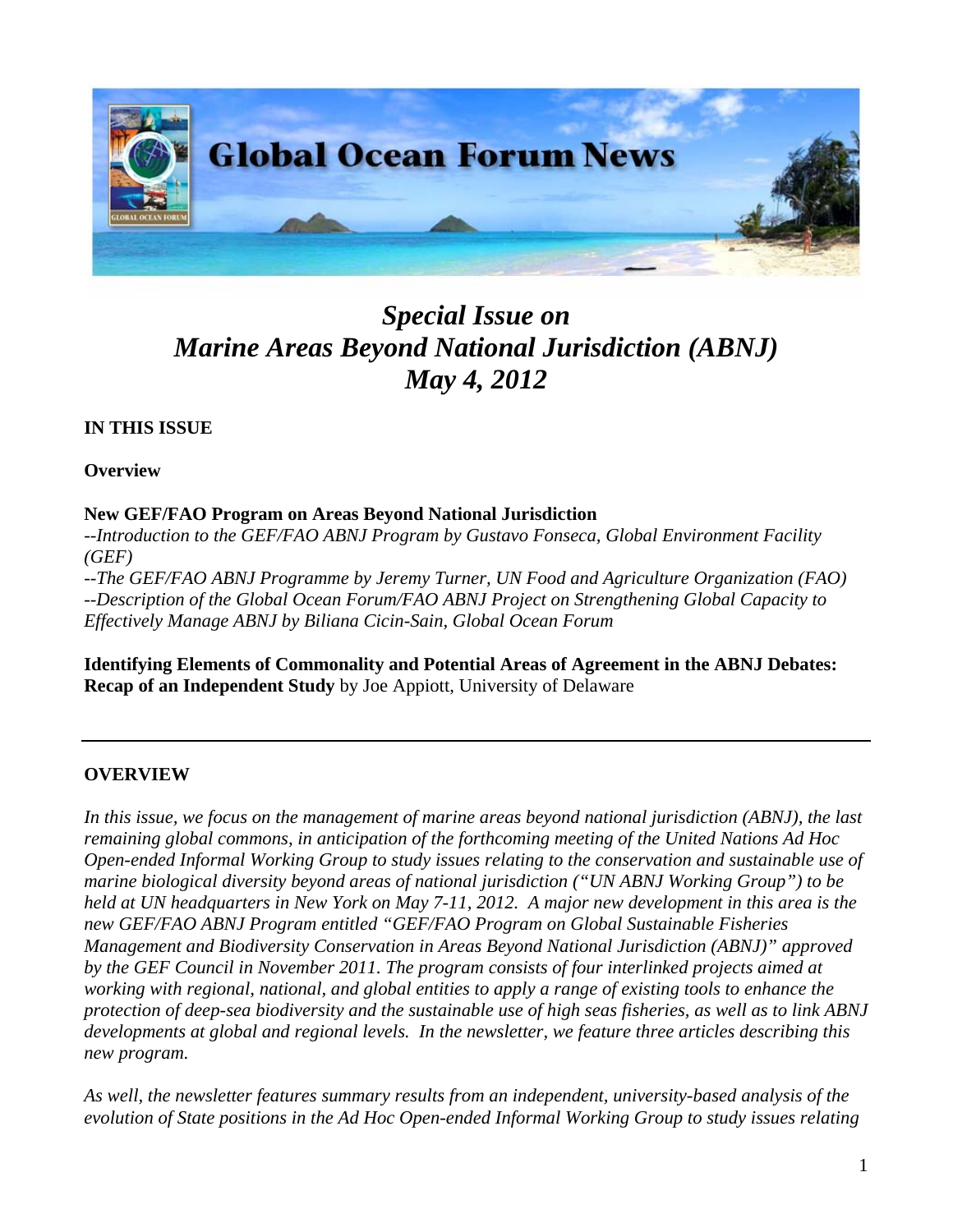*to the conservation and sustainable use of marine biological diversity beyond areas of national jurisdiction ("UN ABNJ Working Group") over the period 2003-2011, which reveals areas of consensus among States which could be built on to make further progress on moving toward ecosystem-based management of ABNJ.* 

#### *The ABNJ Negotiations, May 7-11, 2012*

*Regarding the forthcoming ABNJ negotiations, the starting point of the negotiations is expected to be further discussion on the outcome of the 2011 meeting of the UN ABNJ Working Group, quoted below:* 

*The Ad Hoc Open-ended Informal Working Group, having met from 31 May to 3 June 2011 in accordance with paragraph 163 of General Assembly resolution 65/37 A, recommends that:* 

*(a) A process be initiated, by the General Assembly, with a view to ensuring that the legal framework for the conservation and sustainable use of marine biodiversity in areas beyond national jurisdiction effectively addresses those issues by identifying gaps and ways forward, including through the implementation of existing instruments and the possible development of a multilateral agreement under the United Nations Convention on the Law of the Sea;* 

*(b) This process would address the conservation and sustainable use of marine biodiversity in areas beyond national jurisdiction, in particular, together and as a whole, marine genetic resources, including questions on the sharing of benefits, measures such as area-based management tools, including marine protected areas, and environmental impact assessments, capacity-building and the transfer of marine technology;* 

*(c) This process would take place: (i) in the existing Working Group; and (ii) in the format of intersessional workshops aimed at improving understanding of the issues and clarifying key questions as an input to the work of the Working Group.* 

*U.N. General Assembly, 66th Session. Recommendations of the Ad Hoc Open-ended Informal Working Group to study issues relating to the conservation and sustainable use of marine biological diversity beyond areas of national jurisdiction and Co-Chairs' summary of discussions (A/66/119). 30 June 2011.* 

*Biliana Cicin-Sain President, Global Ocean Forum* 

## **NEW GEF/FAO PROGRAM ON AREAS BEYOND NATIONAL JURISDICTION**

#### **Introduction to the GEF/FAO ABNJ Program**

*By Dr. Gustavo Fonseca, Head, Natural Resources, Global Environment Facility (GEF)* 

In the two decades since its inception, the Global Environment Facility (GEF) has become a leader in marine conservation financing across the planet. From millions of hectares of marine protected areas now destined to contribute to meeting the Aichi Biodiversity Targets of the Convention on Biological Diversity (CBD) to assisting numerous fishing nations adhere to the FAO Code of Conduct for Responsible Fisheries and Combating Illegal, Unreported and Unregulated (IUU) fishing, the GEF is playing a catalytic role in many of the world's coastal developing nations. During the fifth GEF Replenishment, the GEF and its partners had the foresight to begin addressing emerging issues in the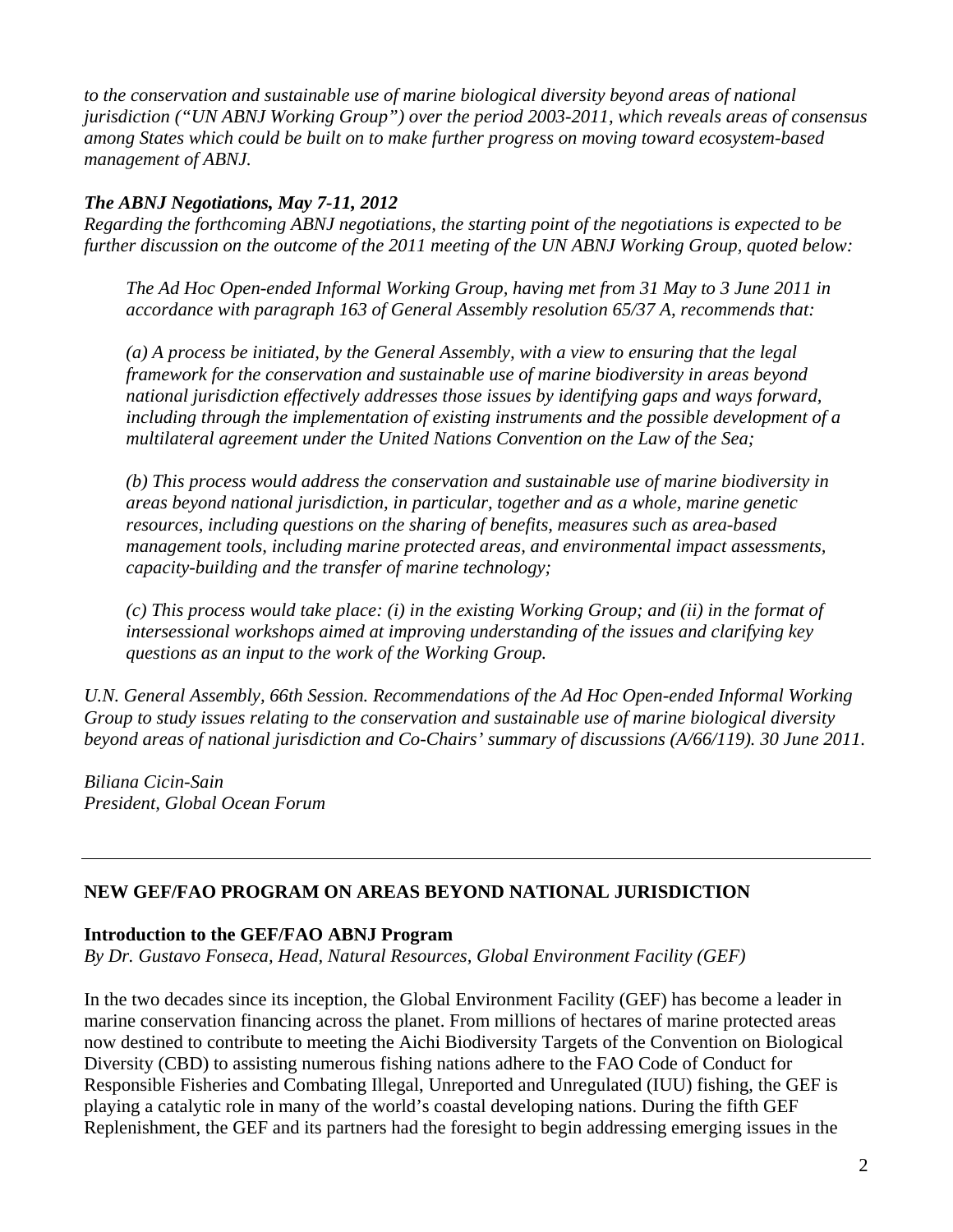marine environment. One of the most pressing issues identified was the poor management of marine resources in marine areas beyond the 200 nautical miles Exclusive Economic Zone (EEZ) – more commonly known as Areas Beyond National Jurisdiction, or ABNJ – and included it in the GEF-5 strategies for Biodiversity and International Waters.

In ABNJ, which cover 40% of the surface of our planet, comprising 64% of the surface of the oceans and about 95% of its volume, no one nation has the sole responsibility for their management. It has become the iconic last frontier for the expansion of marine fisheries, and many of the world's most valuable fisheries and marine ecosystems are found in or are functionally connected with these areas, representing about 10% of the global marine catch. For example, the fishery for highly migratory tuna species that call ABNJ their home is estimated to be worth over US\$10 billion annually. However, lack of coordinated management of ABNJ resources has taken its toll – including the near collapse of some species of tuna, loss of marine biodiversity, and threatening of marine ecosystem health and services. Coupled with the number and diversity of the public and private partners involved, sustainable management of the marine resources in these areas is extremely challenging.

In November of 2011, the GEF Council approved US\$50 million for a programmatic approach consisting of four projects to address these ABNJ issues. Even before the new GEF-funded program began implementation, its catalytic role in ABNJ is evident. The design of this program brought together, through coordination by FAO, representatives from developed and developing countries, industry leaders from catch to plate, and NGOs, enabling a new way forward. So far, the Program has leveraged US\$270M in co-financing from public and private partners including the World Bank, the UNEP, the Tuna and Deep Sea Regional Fisheries Management Organizations, the US National Oceanic and Atmospheric Administration, the International Coalition of Fisheries Associations, the International Seafood Sustainability Foundation, the South Indian Ocean Fisheries Agreement, Birdlife International, Conservation International, the International Union for Conservation of Nature, the World Wildlife Fund, and the Global Ocean Forum.

The ABNJ Program consists of four projects, each addressing different weaknesses of the current ABNJ management. They include a project for the sustainable management of tuna fisheries and biodiversity conservation, a project for the sustainable fisheries management and biodiversity conservation of deepsea living marine resources and ecosystems, a project for strengthening global capacity to effectively manage ABNJ, and a project to finance effective management and transitional reform of oceanic fisheries. A key element to the success of the Program and sustainable long-term conservation of marine ABNJ ecosystems is the project for strengthening global capacity to effectively manage ABNJ led by the Global Ocean Forum.

The debates on marine ABNJ in various international forums, including UNGA, CBD and UNCLOS, have been characterized by diverse perspectives and disagreements among nations regarding issues related to governance principles as well as to considerations for access and benefit-sharing. Lack of clear guidance at the global level has significantly hampered progress to achieving sustainable management of marine ABNJ. In the absence of a concerted initiative to improve cross-sectoral policy dialogue and information sharing, both within the fisheries sector and at cross-sectoral levels, it will be difficult to overcome the barriers to conservation and sustainable use of resources in marine ABNJ. The Global Ocean Forum/FAO ABNJ project aims to achieve tangible improvements toward cross-sectoral and integrated management through enhanced dialogue and information sharing among a wide range of relevant stakeholders, and improved interest and capacity of high-level government officials and other participants in global and regional ABNJ processes to articulate their priorities and to develop more tangible outcomes for improved governance and management of ABNJ. The Global Ocean Forum is a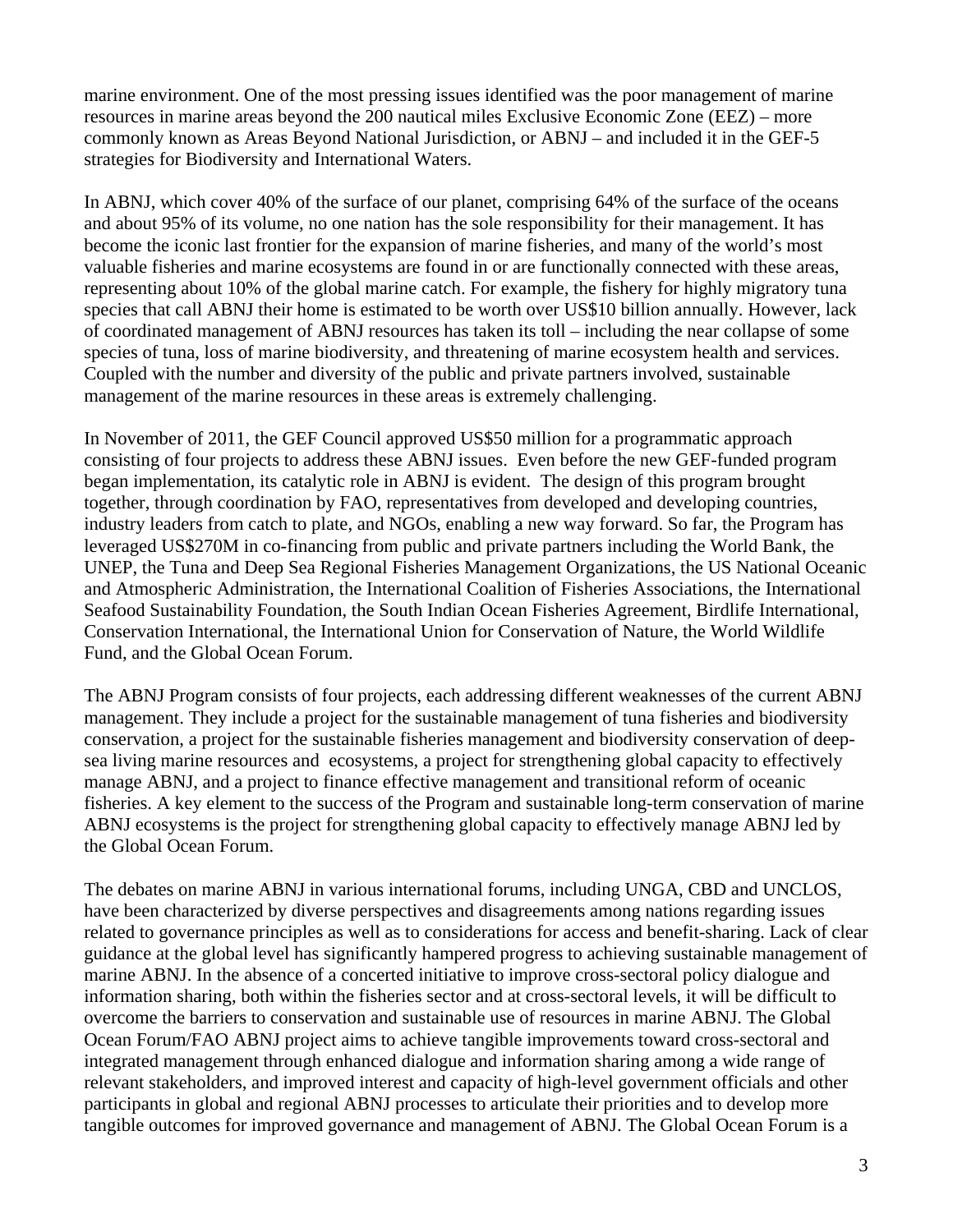well-suited platform to address issues related to marine areas beyond national jurisdiction in the GEF/FAO ABNJ Program, having already played an important role in tracking the major commitments on the sustainable development of the ocean, including the conservation and sustainable use of resources in the marine ABNJ.

We still have a long way to go before marine resources are sustainablly managed in ABNJ, or even in territorial waters. But the GEF/FAO ABNJ Program is an important step in the right direction, and the attention it has garnered around the globe suggests that it will not be the last. It is too soon to say what impact the Program will have, but with continued support from international organizations like the GEF and its Implementing Agencies, private industry, and most importantly, GEF member countries, this last global commons stands a fighting chance in these uncertain times.

### **The GEF/FAO ABNJ Program on Global Sustainable Fisheries Management and Biodiversity Conservation in Areas Beyond National Jurisdiction (ABNJ)**

*By Jeremy Turner, FishCode Manager, Fisheries and Aquaculture Department, UN Food and Agriculture Organization (FAO)* 

The marine Areas Beyond National Jurisdiction (ABNJ) are those areas of ocean for which no one nation has sole responsibility for management. They include the water column of the high seas and the seabed falling within. Considered the last global commons, these areas comprise 64% of the surface of the oceans. Achieving sustainable management of the fisheries resources and biodiversity conservation in the ABNJ is extremely difficult given the complexity of the ecosystems, including their great depths and distances from the coasts, as well as the large number and wide diversity of all the public and private actors involved.

Recognizing that urgent action is needed to improve management of many ABNJ fisheries and to strengthen protection of related ecosystems in order to prevent devastating impacts on the food security and socio-economic well-being of the millions of people directly dependent on those fisheries, the *Global sustainable fisheries management and biodiversity conservation in the ABNJ Program* was approved by the Global Environment Facility (GEF).

Focusing on tuna and deep-sea fisheries, in parallel with the conservation of biodiversity, the five-year ABNJ Program aims to promote efficient and sustainable management of fisheries resources and biodiversity conservation in the ABNJ. It will strive to deliver responsible management leading to the maintenance of ecosystem services, piloted through innovative technologies, capacity building and other measures that contribute to good governance, reduce illegal, unreported and unregulated (IUU) fishing and minimize the adverse impacts of fishing on biodiversity.

The ABNJ Program, led by the Food and Agriculture Organization of the United Nations (FAO) in close collaboration with partners, comprises four projects:

#### **1. Sustainable Management of Tuna Fisheries and Biodiversity Conservation in the ABNJ**

This project seeks to achieve efficient and sustainable tuna production and biodiversity conservation in the ABNJ through the systematic application of an ecosystem approach to fisheries. The main objectives are to support the use of sustainable and efficient fisheries management and fishing practices by tuna resource stakeholders, reduce illegal, unregulated and unreported fishing and mitigate the adverse impacts of bycatch on biodiversity. The main partners in this extensive collaborative effort include the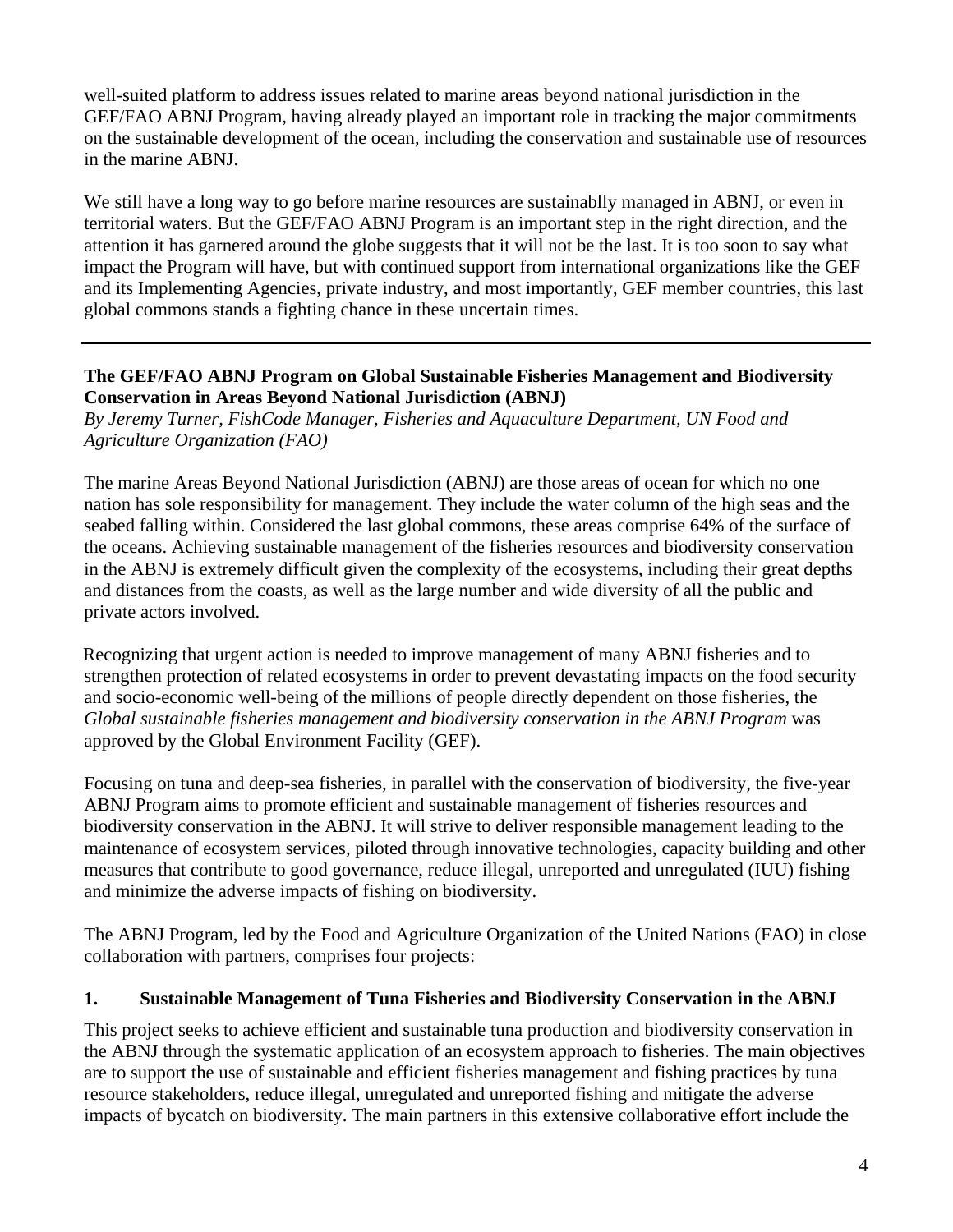Tuna Regional Fishery Management Organizations (T-RFMOs) and member countries, WWF, International Seafood Sustainability Foundation, Bird Life International, and NOAA.

### **2. Sustainable Fisheries Management and Biodiversity Conservation of Deep-sea Living Resources and Ecosystems in the ABNJ**

The second project, jointly executed by FAO and UNEP, seeks to develop an efficient and sustainable use of deep-sea living resources and biodiversity conservation in the ABNJ through the systematic application of an ecosystem approach to improve sustainable management practices for deep-sea fisheries, taking into account impacts on related ecosystems. The main objectives of the project are to protect Vulnerable Marine Ecosystems (VMEs) and ecologically and biologically significant areas through improved area-based planning for deep-sea ecosystems. In addition, the project seeks to test and make available efficient area-based planning tools and methodologies in the Regional Seas Programmes and Regional Fisheries Management Organizations/Agreements (RFMO/As) for development of regional management plans and policies. Similarly to project 1, this highly collaborative effort includes partners such as the Deep-sea Regional Fishery Management Organizations, Permanent Commission for the South Pacific, East African Seas Regional Coordination Unit, IUCN, the Convention on Biological Diversity, as well as relevant industry organizations.

## **3. Oceans Partnership Fund**

Unlike the other three components, the main Executing Partner for the Oceans Partnership Fund is the World Bank. This project seeks to catalyze public and private sector investment within globally important seascapes in both national waters and in ABNJ. The goal is to sustainably enhance the economic and biological performance of the oceans' living resources, and the benefits captured by coastal and island developing nations. The project is part of a larger World Bank ocean strategy that includes a wide array of partners, including international organizations, NGOs, Member States, RFMOs, and the privates sector.

## **4. Strengthening Global Capacity to Effectively Manage ABNJ**

The FAO and the Global Ocean Forum will jointly co-execute the fourth component of the ABNJ program. The goal of this project is to promote effective global and regional coordination on ABNJ by strengthening and broadening cross-sectoral dialogue and policy coordination regarding ABNJ, increasing the capacity of regional and national decision-makers to participate in processes for management and coordination of ABNJ activities and finally, broadening public understanding of the threats and opportunities to improve management of ABNJ.

Building on the collective action in this partnership, the projects will work together on a long-term plan to establish strong networks, best management practices and facilitated information-sharing needed to make transformational change and impacts towards responsible and sustainable use of ABNJ resources.

The ABNJ fisheries contribute significantly to employment, nutrition and trade. Although the benefits vary greatly among areas, it is well-known that millions of families in both developing and developed countries depend on jobs in fishing as well as in associated activities – from boat construction and manufacturing of gears to pre- and postharvesting of seafood. The ABNJ Program is intended to help ensure their food security and livelihoods through the long-term management and sustainability of ABNJ fisheries and the ecosystems on which they depend. This means understanding and taking into account the priorities and needs of more than 85% of the world's nations that fish in the oceans, including developing coastal and island nations. At stake are 60% of the world's oceans and related marine resources valued at well over US\$10 billion annually.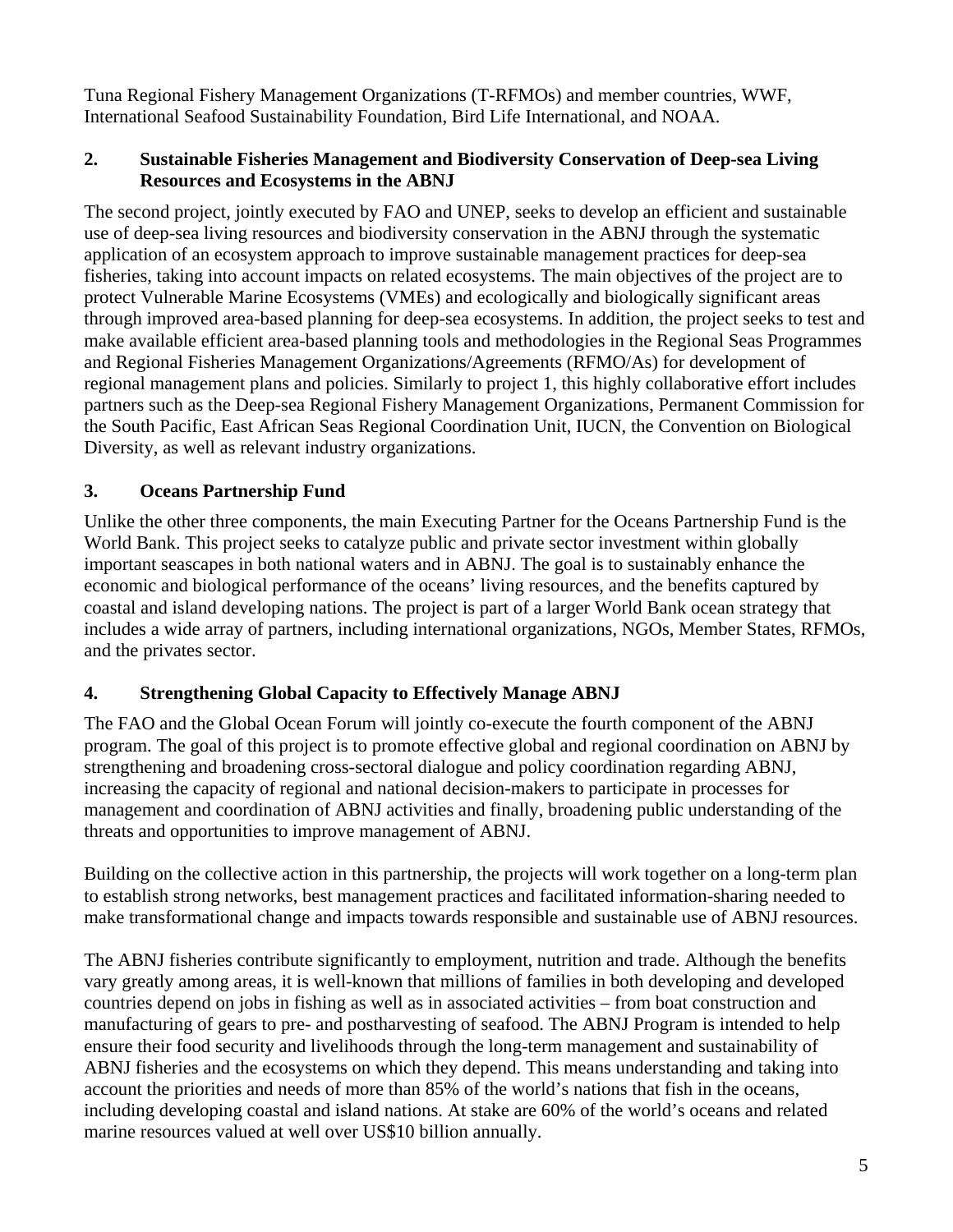### **Description of the Global Ocean Forum/FAO ABNJ Project on Strengthening Global Capacity to Effectively Manage ABNJ**

*By Biliana Cicin-Sain, President, Global Ocean Forum* 

The Global Ocean Forum and the Food and Agriculture Organization (FAO) are co-executing component four of this program: *Strengthening Global Capacity to Effectively Manage Areas Beyond National Jurisdiction.*

This project, which builds on the Global Ocean Forum's previous work and experience in multistakeholder collaboration and cross-sectoral policy analysis, aims to facilitate cross-sectoral policy dialogue, improve knowledge management and outreach, and contribute to increased capacity for decision-making at various levels for ABNJ. This will be undertaken in the context of linking ongoing global and regional processes relevant to ABNJ and engaging key stakeholders in information-sharing and innovative policy dialogue.

Despite increasing efforts to improve the collective understanding of marine ecosystems in ABNJ and manage them sustainably, marine areas beyond national jurisdiction are increasingly threatened by human activities and major drivers such as biodiversity loss and climate change. The existing ABNJ management framework is largely sectoral (e.g., fisheries, submarine cables, shipping, marine scientific research, oil and gas development, pollution) and implemented by different global and regional institutions, with relatively few examples of cross-sectoral coordination and integration. Additionally, emerging uses are not yet adequately managed, and there are legal or policy gaps for activities such as carbon capture and storage, mariculture facilities, and floating energy facilities.

This project seeks to: 1) Improve general knowledge on the state-of-the-art on management of ABNJ and disseminate this information widely to decision makers, managers, and ongoing processes; 2) Raise the awareness of both high-level decision makers and the general public about ABNJ issues; 3) Link the ongoing discussions in various global and regional fora; 4) Undertake cross-sectoral dialogue and information sharing to support movement towards integrated ecosystem-based approaches to managing ABNJ; and 5) facilitate the involvement of developing country participants in ABNJ discussions, to enable them to more effectively participate in ABNJ management.

This project aims to accomplish these objectives through a three-pronged approach as noted below:

(1) **Cross-Sectoral Multi-Stakeholder Policy Dialogues**, aimed at improving information-sharing across sectors and regions and between global and regional processes, raising the awareness of highlevel decision makers on ABNJ issues, and establishing cross-sectoral linkages to address key areas of uncertainty and explore policy options.

This will be carried out through the following activities:

o **Two major Cross-Sectoral Multi-Stakeholder Policy Workshops,** tentatively scheduled as follows: one in London UK, January 2013, and another in Suva, Fiji, December 2014 . These will involve actors from the GEF/FAO ABNJ Program, governments, UN-agencies, NGOs, academia, and the private sector—with the aim of improving information-sharing, reviewing the state of practice, lessons learned, best practices, and emerging trends, and providing recommendations to relevant global and regional policy processes in addressing key areas of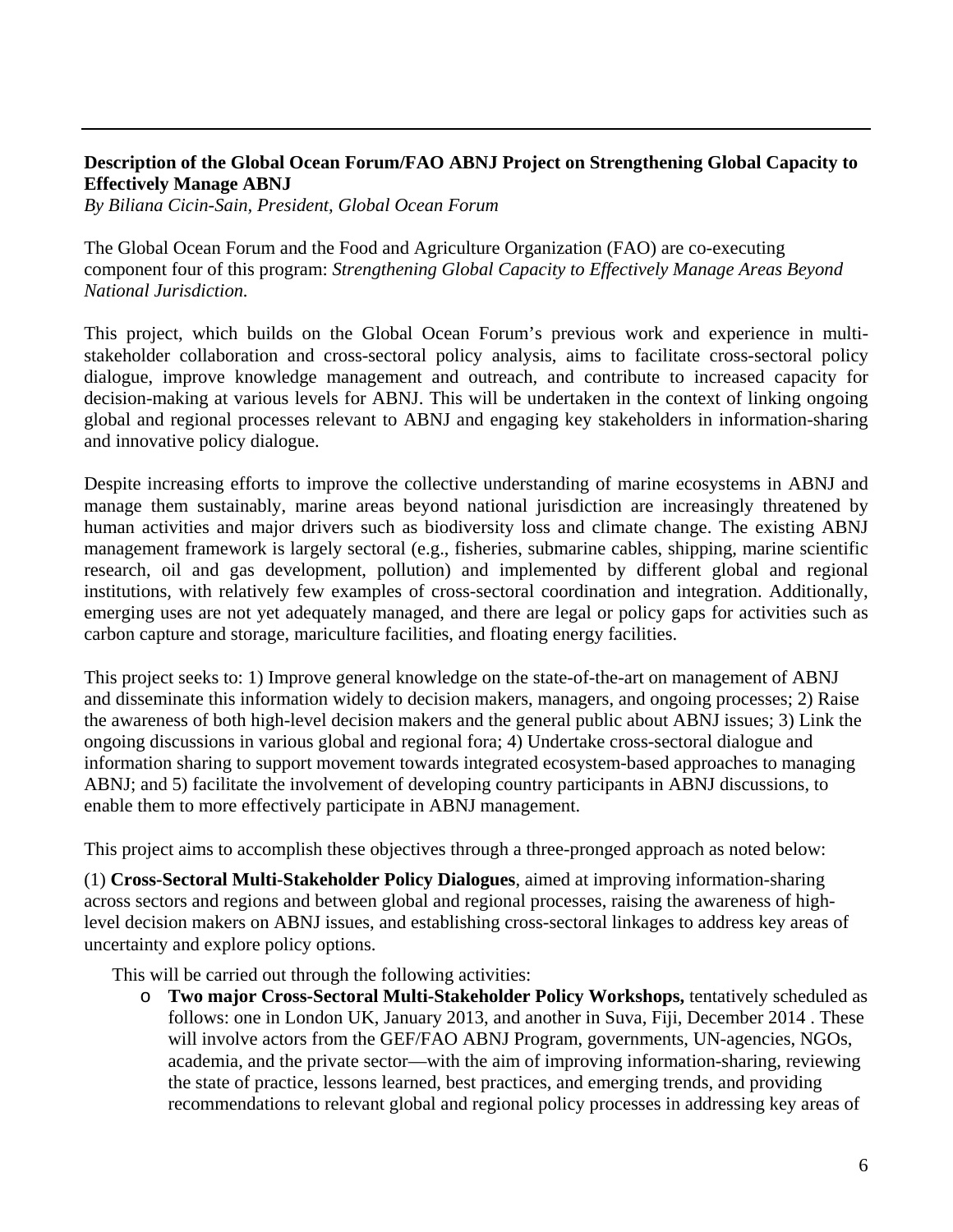uncertainty and exploring viable policy options for improving conservation and sustainable use of ABNJ resources.

o **High-Level Policy Dialogues at Major Relevant Ocean-Related Meetings** aimed at raising the awareness of high-level decision makers on ABNJ issues, soliciting their input on key ABNJ issues, and encouraging their involvement in future ABNJ policy discussions at various levels. These will target key high-level decision makers whose work is relevant to ABNJ governance and management (e.g., UN Ambassadors, and Ministers) and will solicit their input on clarifying the issues, laying out various perspectives, discussing policy options, and identifying possible avenues for consensus-building. These dialogues will be convened at key meetings addressing ABNJ issues, including the UN ABNJ Working Group, 3rd International Marine Protected Areas Congress, the 6<sup>th</sup> Global Ocean Conference, and the UN Food and Agriculture Organization (FAO) Committee on Fisheries (COFI).

(2) **Capacity Building**, aimed at improving the capacity of national, regional and global leaders to effectively participate in global and regional ABNJ processes and in the governance and management of ABNJ, and improving the capacity of experts and practitioners to provide relevant input to ABNJ policy discussions.

This will be carried out through the following activities:

- o **Formation of ABNJ Communities of Practice**, which are informal networks of expert practitioners that have experience and expertise relevant to ABNJ with respect to the following key issue areas: Area-Based Management; Impact Assessment; Climate Change; Improved Implementation of ABNJ Frameworks; and Capacity Building. These networks will be composed of expert practitioners drawn from academia, governments, nongovernmental organizations, UN agencies, and industry with relevant experience and knowledge in ABNJ issues to share knowledge, experience, and best practices, and address key areas of uncertainty related to ABNJ. These Communities of Practice will interact inperson and electronically through an internet-based discussion platform and will provide recommendations to formal processes on key policy issues.
- o **Global Ocean Fellowship Program**, which will provide support for the participation of regional leaders in global ABNJ processes (e.g., UN ABNJ Working Group meetings). The aim is an improved knowledge of the global process, enhanced learning and sharing of experiences between global and regional levels, and improved capacity of regional leaders to advance ABNJ governance and management in their respective regions, as appropriate.

(3) **Knowledge Management and Outreach**, aimed at improving public knowledge and appreciation of ABNJ issues, and facilitating dialogue between ABNJ experts and the public to educate and inform the general public.

This will be carried out through the following activities:

- o **ABNJ Internet Portal** to act as mechanism for information-sharing on ABNJ issues, including information on relevant scientific studies and discoveries, policy developments, and eductional tools.
- o **Public Outreach Network,** which will involve the formation of a group of journalists, ABNJ practitioners, leaders from museum/aquaria, and other outreach specialists (in collaboration with the World Ocean Network and Nausicaa) with the aim of raising the awareness of this group on ABNJ issues, providing information for undertaking effective outreach on ABNJ issues, and identifying key channels and modes of outreach for informing and educating the public on ABNJ issues. The goal is to support these individuals in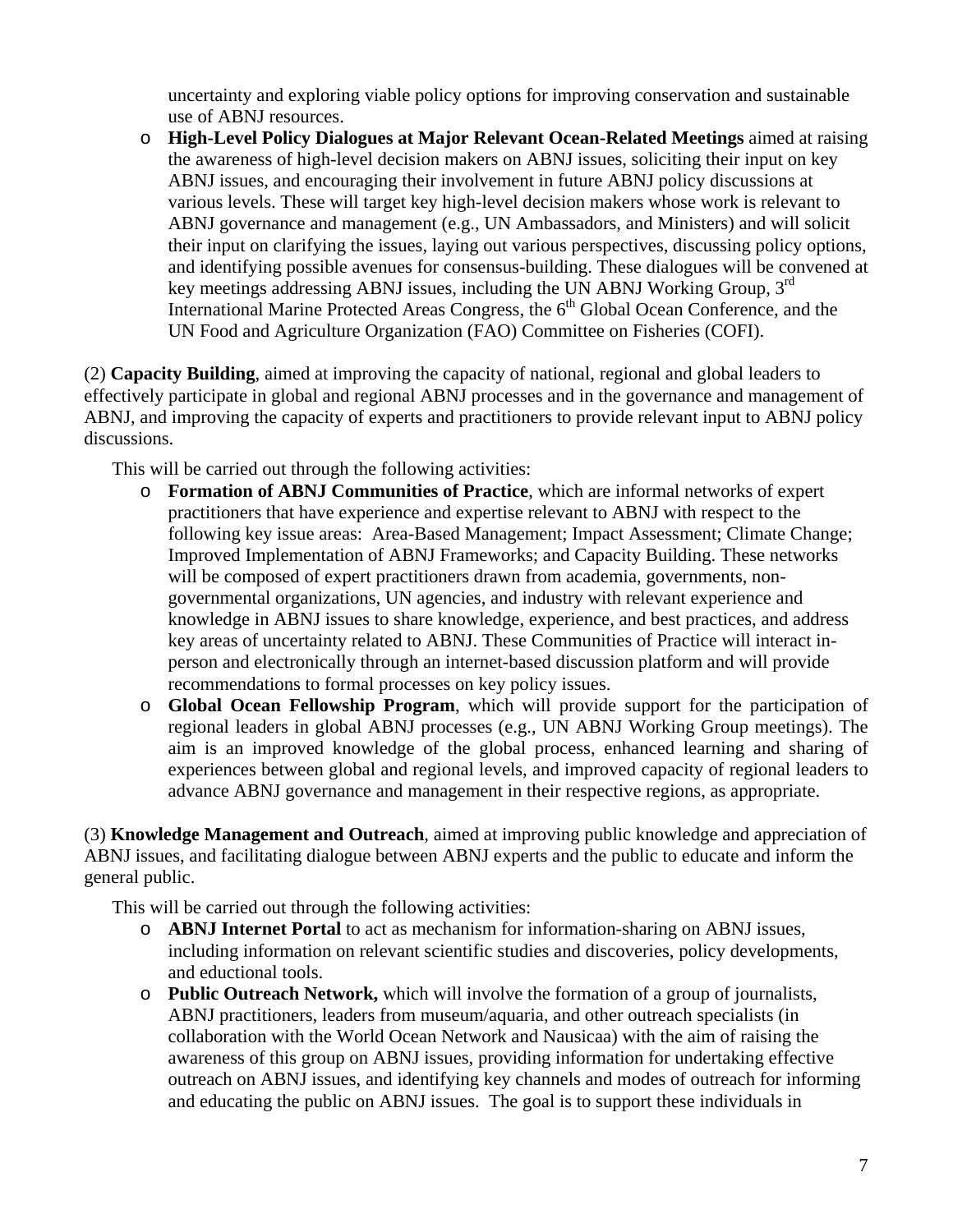improving public understanding of the importance of ABNJ resources, and to help inform the general public of their role in conservation and sustainable use of ABNJ resources.

**Identifying Elements of Commonality and Potential Areas of Agreement in the ABNJ Debates**  *By Joe Appiott, Policy Researcher, University of Delaware* 

*This story is based on the findings of an independent, university-based study carried out by Joe Appiott at the University of Delaware and does not represent the views of the Global Ocean Forum. The study is a systematic analysis of the intergovernmental ABNJ debates taking place from 2003 to 2011. For length considerations, only a summarized version of the conclusions is reported here. For more information on this study, including the full results and analysis, please contact Joe Appiott at jappiott@udel.edu.* 

As human activities expand further offshore and new activities are proposed in open ocean and deep sea areas, various stakeholders have identified potential gaps and weaknesses in the international legal and regulatory framework for marine areas beyond national jurisdiction, including the lack of provisions for new and emerging activities, potentially inadequate legal frameworks for implementing management tools, and lack of coordination between different instruments and organizations. As a result, this topic has become a prominent area of intergovernmental debate. However, differing perspectives and conflicting legal interpretations among governments have prevented these debates from reaching consensus on means to ensure conservation and sustainable use of marine biodiversity beyond national jurisdiction.

Numerous studies have analyzed various aspects of this topic, yet no study to date has directly analyzed government preferences to identify a potential resolution to the debates. In an effort to fill this gap, an independent, university-based study was undertaken aimed at characterizing State preferences articulated in major UN fora addressing issues related to marine biodiversity beyond national jurisdiction, identifying and analyzing major areas of contention and commonality between States, and outlining potential elements of a resolution to these debates in the context of State preferences. The study characterizes State preferences in the main issue-areas discussed in the debates on marine biodiversity beyond national jurisdiction: marine genetic resources of the deep seabed, marine protected areas, environmental impact assessments, high seas fishing, cooperation and coordination, and governance and implementation gaps.

The following meetings, which have addressed issues related to marine biodiversity beyond national jurisdiction, were analyzed in this study:

- United Nations General Assembly--58th meeting (2003), 59th meeting (2004), 60th meeting (2005), 61st meeting (2006), 62nd meeting (2007), and 64th meeting (2009)
- United Nations Open-ended Informal Consultative Process on the Oceans and the Law of the Sea-- 4th meeting (2003), 5th meeting (2004), 8th meeting (2007), 10th meeting (2009), and 11th meeting (2010)
- United Nations Ad Hoc Open-ended Informal Working Group to study issues relating to the conservation and sustainable use of marine biological diversity beyond areas of national jurisdiction- -2006, 2008, and 2010 meetings
- Informal Consultations of State Parties to the UN Fish Stocks Agreement--2006, 2009, and 2010 meetings
- Review Conference on the Agreement for the Implementation of the Provisions of the United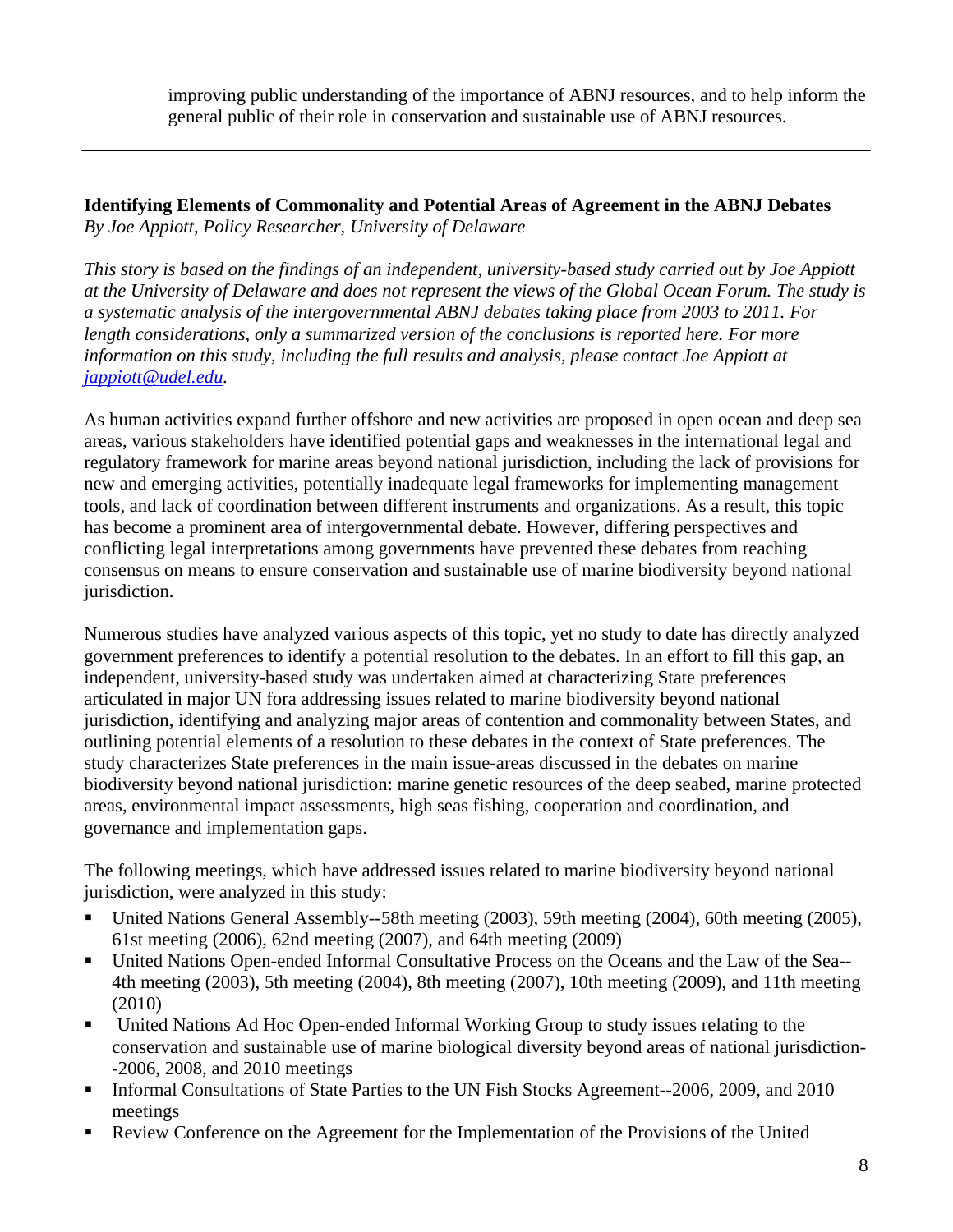Nations Convention on the Law of the Sea of 10 December 1982 relating to the Conservation and Management of Straddling Fish Stocks and Highly Migratory Fish Stocks--2006 and 2010 meetings

The analysis finds that, despite prominent areas of disagreement, there are significant areas of commonality among States on various issue-areas discussed that can serve as building blocks for potential agreement and facilitate action-oriented dialogue in future discussions. It is important to note that the areas of commonality identified in the study emerged following the data analysis and were not derived by the researcher.

A number of important areas of commonality and agreement among States have emerged from the analysis of State preferences; they are as follows:

- *Principles of modern ocean governance*—The ecosystem-based, integrated, and precautionary approaches are all principles that have been widely accepted by the global community and incorporated into management frameworks at global, regional and national levels. They can provide valuable policy guidance at various levels and can guide the implementation of management approaches, which must be flexible and respond to the unique circumstances of different areas and to the varying needs and interests of States. Principles of modern ocean governance are especially important at this stage in the debates on ABNJ. In light of the lack of experience in implementing governance and management of ABNJ and important legal and technical uncertainties, these principles will be important to providing the appropriate guidance needed in this policy development and implementation process.
- *Implementation of management tools*—There is widespread consensus on the need for greater efforts in implementing management tools, such as marine protected areas (MPAs) and environment impact assessments (EIAs) (which the global community has much experience in applying to terrestrial and coastal areas) in ABNJ. There are some differences in opinion as to the general approach and implementation of these tools, but States strongly agree on the need to further apply these tools. Application of management tools in ABNJ has, thus far, been limited by important logistical issues and technical uncertainties, lack of general policy guidance, and lack of political support.
- *Cross-sectoral approaches—*A large number of States have articulated the need to pursue a crosssectoral and integrated approaches to governance and management of activities in ABNJ. States differ, however, on the means by which to implement cross-sectoral approaches. Some States support the need to rely more strongly upon, or create new, cross-sectoral institutional mechanisms at different scales. Other States support improved cross-sectoral collaboration and coordination between sectoral mechanisms, as some sectoral management bodies often have a strong legal and institutional basis and have proven effective within their mandates. The appropriate approach (crosssectoral mechanisms vs. coordination between sectoral mechanisms) will likely vary depending on a number of factors, including the political support for existing or new mechanisms, the effectiveness of existing sectoral mechanisms, and the activities and resources being managed.
- *Voluntary approaches and codes of conduct—*Voluntary approaches to mitigating the potentially adverse impacts of various activities, such as scientific research, have been emphasized by States as valuable tools for environmental protection. In these debates, States have recognized the value of codes of conduct and guidelines for scientific researchers, such as the InterRidge Code of Conduct, to mitigate the potential adverse impacts of research activities.
- *Flag State responsibility—*The effectiveness of any international regime is largely dependent on how it is implemented by countries. States have strongly emphasized the existence of a clear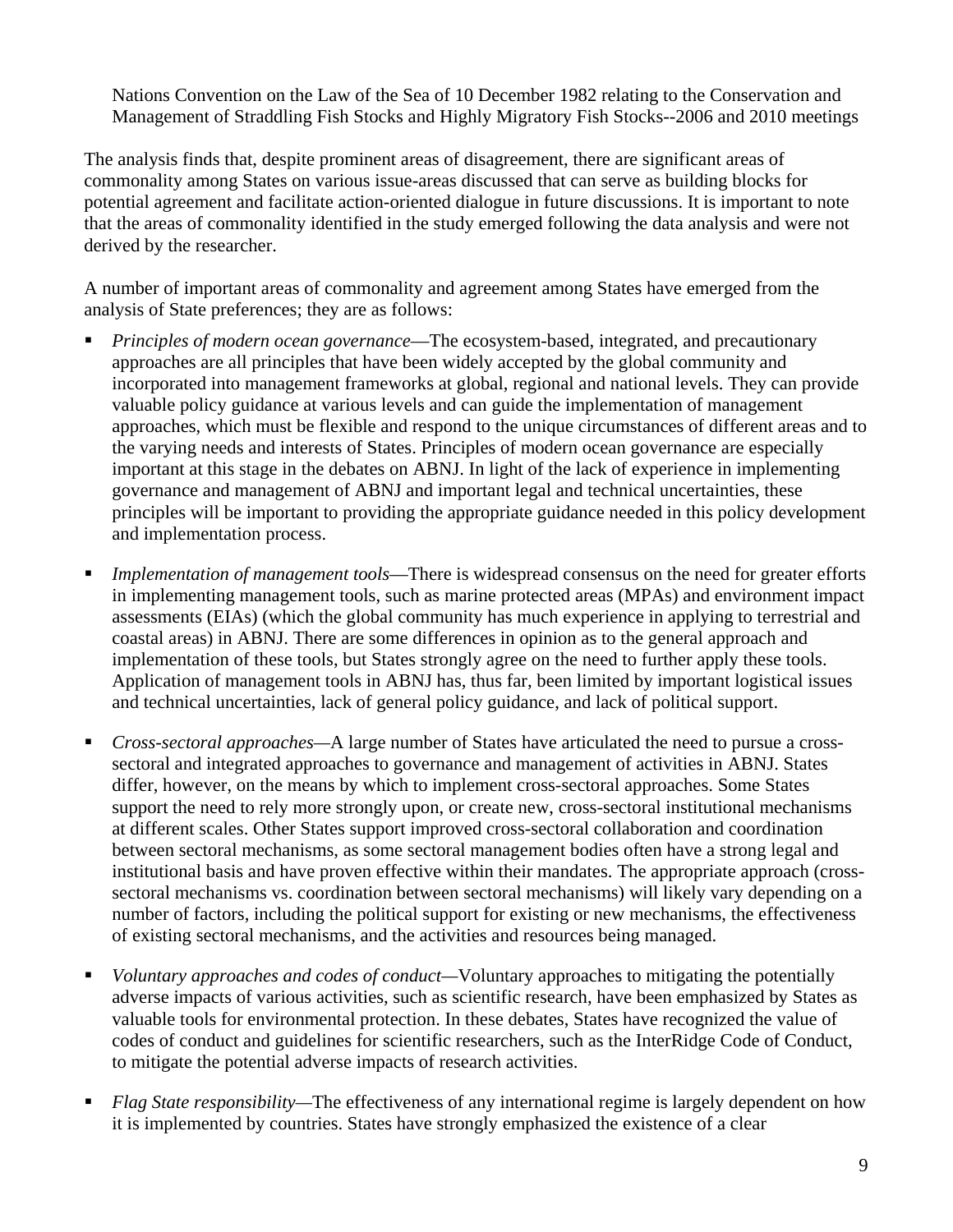implementation gap for marine biodiversity in ABNJ. Many States, however, lack the capacity to effectively implement these provisions. This general lack of capacity among many states outlines the need for developing States to articulate their capacity needs to effectively govern activities of their flagged vessels and nationals in ABNJ, and for developed States and the global community to provide the necessary support to developing States in supporting effective governance and enforcement.

- *Regional approaches*—There is an increasing focus on the opportunities for collaborative and crosssectoral regional approaches to ocean governance. Regional approaches present a number of key benefits for addressing issues related to marine biodiversity in ABNJ. They facilitate an ecosystembased approach, as marine ecosystems and species don't recognize political maritime boundaries. Regional multilateral approaches are often facilitated by the fact that neighboring States often have similar levels of development and management capacity, similar concerns regarding the marine environment, similar commercial interests, and often have long histories of regional cooperation, including through existing institutional mechanisms. Regional approaches can also more effectively facilitate data-sharing and sharing of best practices and can also provide a viable institutional mechanism for capacity building and benefit-sharing. Regional approaches can be tailored to the unique circumstances of different regions. There are a number of existing regional mechanisms that can prove valuable in facilitating cooperation in the conservation and sustainable use of marine biodiversity beyond national jurisdiction, including Regional Fishery Bodies (RFBs), Regional Seas Programs (RSPs), and Large Marine Ecosystem (LME) programs. Regional institutional mechanisms could also be vested with the authority for implementing and managing tools such as environmental impact assessments (EIAs) and marine protected areas (MPAs), as developing standardized global approaches and designating a global authority for management would likely be difficult and would encounter significant political, technical, and logistical obstacles.
- *Greater participation in the global framework—*States in the ABNJ discussions have emphasized the importance for more States to ratify global instruments, such as the UN Fish Stocks Agreement, to actively participate in multilateral discussions and deliberations regarding their implementation, and to implement the duties and responsibilities under these instruments. However, as previously stated, implementing the provisions of these instruments requires a certain degree of capacity that many States lack. In this respect, many developing States have noted that ratifying international conventions is meaningless if States are unable to implement their provisions. As well, some developing States lack the capacity to effectively participate in policy making processes.
- *Capacity building—*Both developed and developing States have clearly articulated the need to build the capacity of developing States both to participate in activities in ABNJ, allowing them to equitably enjoy the benefits of these resources, and to effectively govern and manage the activities of their flagged vessels in ABNJ. This becomes especially important in light of the significant costs of conducting activities in ABNJ and the financial and technical requirements for effective governance, including through adequate monitoring, control, and surveillance (MCS). Supporting developing States in this respect will likely yield benefits to the global community as a whole by strengthening the global regime and closing gaps and opportunities for potential violators. In spite of the clear recognition of the need for capacity building for developing States, there has been relatively little tangible action in pursuit of this common goal.
- *Cooperative research—*Cooperative marine scientific research between developed and developing States could prove highly valuable to improving the capacity of developing States to undertake research in ABNJ, namely through the development of important technical knowledge and